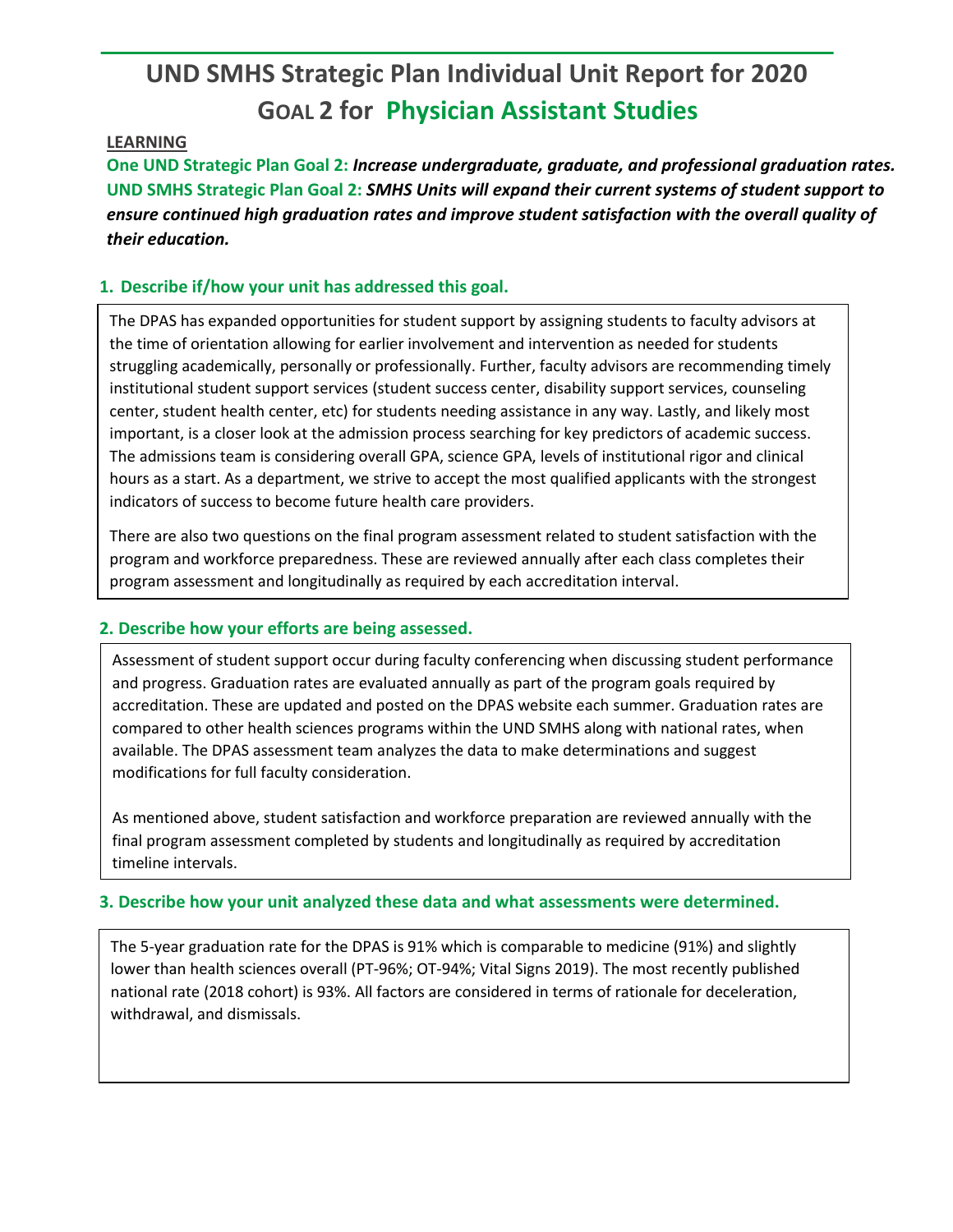Several factors come into consideration regarding student retention and satisfaction. For many PA students, this is a second career choice after several years in a health professional role. Students have been away from coursework and struggle to refine study habits and time management skills. This combined with an intense curriculum in basic sciences is, at times, unsurmountable for some students.

Additionally, students have many life events occurring both with their immediate families and extended families (children needing care, aging parents, etc). Taking a step further, the intensity of undergraduate coursework and resultant science GPA is a key factor in the admission process. Lastly, the class size is low comparatively to national averages and therefore one student choosing to withdraw/dismissal makes a large impact (UND is accredited for 35 students/year compared the national average of 46 students/year.

In terms of student satisfaction, the greater majority (96% for the Class of 2020) are glad they attended the UND PA Program; however, there is typically 1-2/year who wish they would have attended a more traditional model program or would have gone to medical school. Further, the greater majority (90% for the Class of 2020) feel well-prepared for the workforce while those who don't are usually neutral at the point of graduation (many factors weigh in here, especially apprehension of passing boards and beginning a medical practice).

#### **4. Describe how your unit will implement any further changes and what barriers may exist.**

Recognizing the growth in PA programs over the past 5 years (33% increase in five years – 196 programs in 2015 to 260 in 2020 and 47 more programs in the que by April 2023), the DPAS continues a thorough evaluation of multiple admission factors to continue work to find the best predictors of success as a PA student and as a future health care provider. The current admission process begins with a very thorough screening process involving all five members of the admission team prior to selecting students to come to campus for the six-station holistic multi-mini interview process. While applicant numbers keep rising (over 1200 to date with one month left of this interview cycle), the numbers of strong, qualified applicants is not, which is likely due to the numbers of programs and the national job rankings (#2 in best health care jobs and #3 for best jobs overall – US News). Although the program utilizes an electronic centralized application service, prospective applicant advising and enrollment management actually becomes a barrier due to the workload and small staff/faculty complement. In addition, the coronavirus pandemic provides a challenge as to how to host the admission interview process virtually of which the DPAS has been in discussion with the SMHS Student Affairs and Admissions to discuss process and best practices. Afterall, retention rates all come down to selecting the best and brightest through the admissions process!

Faculty advisors will continue to be assigned early on in the program and institutional student support will be recommended as early as needs and deficiencies arise. Student satisfaction data will continue to be collected and analyzed annually with focus groups addressing areas of concern as needed. Keeping in mind that not all students will be perfectly satisfied, the DPAS strives for transparency related to the primary care mission and the virtual learning environment historically characteristic of this 50-year program. It is clear at the time of interview that these two aspects stand strong within the UND PA model so that prospective students are able to make an informed choice regarding their graduate professional education.